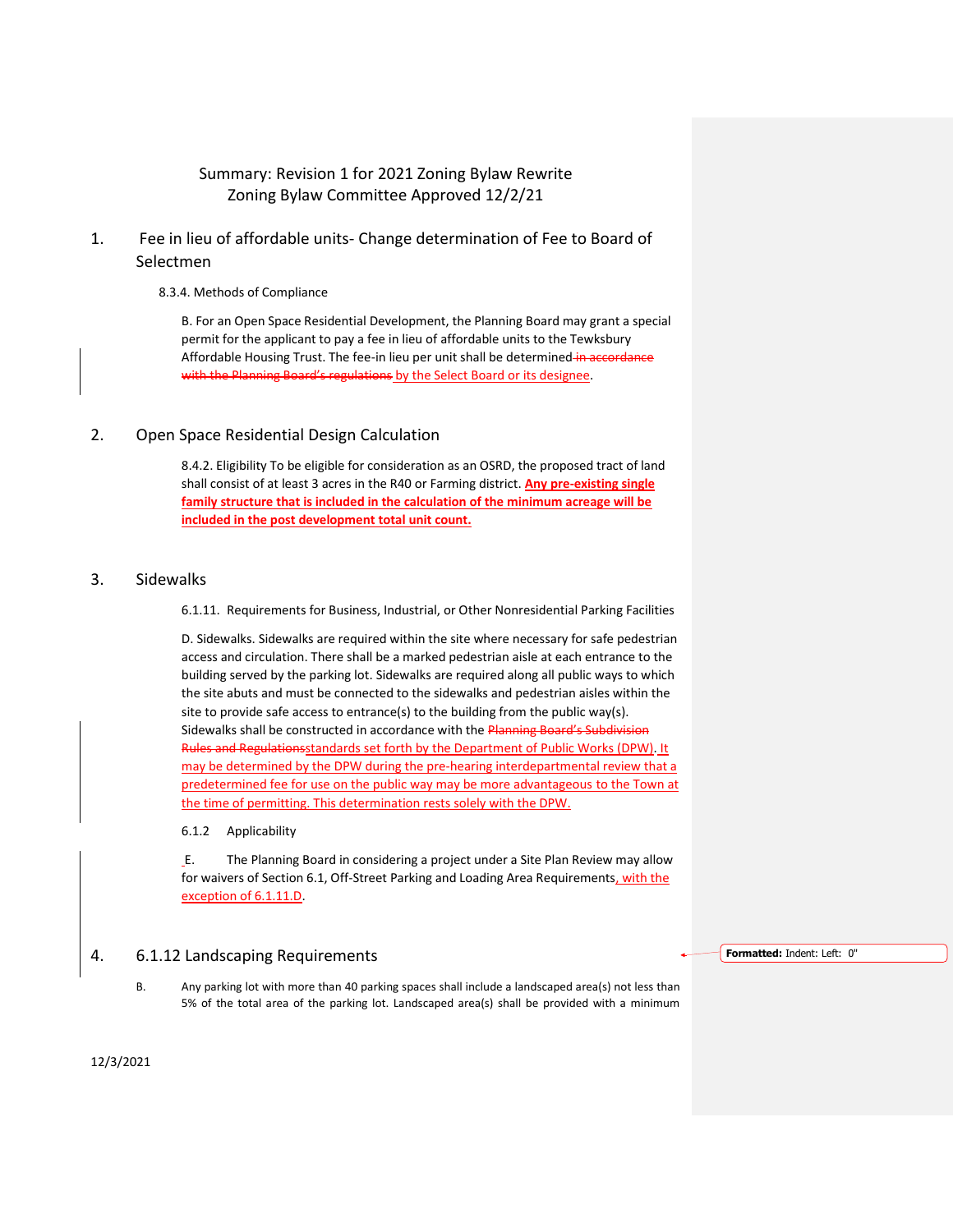# Summary: Revision 1 for 2021 Zoning Bylaw Rewrite Zoning Bylaw Committee Approved 12/2/21

width of at least 10 feet, curbing and native shade trees of at least 12 feet in height or such other landscaping as may be required by the Planning Board.

- C. Planted Area Requirements. Areas shall be planted with native plant species and shall contain an appropriate mix of flowers, shrubs, hedges and trees. Native plant species shall be appropriate to proposed use, siting, soils, and other environmental conditions. Where the Planning Board determines that the planting of trees is impractical, the applicant may substitute native shrubbery for trees.
- D. Shrubs and Hedges. Native shrubs and hedges shall be at least 2 feet in height at the time of planting, and have a spread of at least 18 inches.
- E. Grass. Grass is preferable to mulch where practical.

(New F.) The use of pollinators is encouraged.

- Tree Preservation. Existing trees with a caliper of 6 inches or more shall be preserved wherever feasible.
- G.H. Tree Requirements. Native deciduous trees shall be at least 2 inches in caliper as measured 6 inches above the root ball at time of planting. Deciduous trees shall be expected to reach a height of 20 feet within 8 years after planting. Native evergreens shall be a minimum of 8 feet in height at the time of planting.

## 5. Billboards

6.3.A. Locations. Off-premises signs shall be permitted in the Industrial 1 and Office/ Research Zoning Districts located adjacent to either Interstate 93 or Interstate 495. No off-premises sign edge shall be located closer than 25 feet from the Interstate highway right-of way or within 1000 feet of a Residential or Multifamily District or Use.500 feet of a Residential use.

### 6. Appendix A: Table of Uses Changes

A.1.D. NON-PROFIT-OUTDOOR RECREATION, E.G., SWIMMING, HIKING, PICNICKING, FISHING NOT INCLUDING COMMERCIAL OUTDOOR RECREATION

## A.2.H LIVE/WORK UNITS OR ARTIST LOFT OR LIVE/WORK UNITS

A.4.E USED PRE-OWNED AUTOMOTIVE SALES

A.4.K. PERSONAL SERVICE ESTABLISHMENT, BUSINESS OR PROFESSIONAL OFFICE

- 7. Appendix A: Table of Use Changes Office Research District Changes
	- A.2.D. MULTIFAMILY DWELLING, UP TO 7 UNITS; PB special permit to not allowed N

**Formatted:** Font: (Default) +Body (Calibri), 11 pt

**Formatted:** Indent: Left: 0.5", Outline numbered + Level: 4 + Numbering Style: A, B, C, … + Start at: 2 + Alignment: Left + Aligned at: 0" + Indent at: 0.5"

| Formatted: Underline, Font color: Dark Red        |
|---------------------------------------------------|
|                                                   |
| Formatted: Font: (Default) +Body (Calibri)        |
| <b>Formatted: Indent: Left: 0.5"</b>              |
| Formatted: Strikethrough                          |
| <b>Formatted:</b> Font: (Default) +Body (Calibri) |
| <b>Formatted: Strikethrough</b>                   |
| <b>Formatted: Strikethrough</b>                   |
|                                                   |

12/3/2021